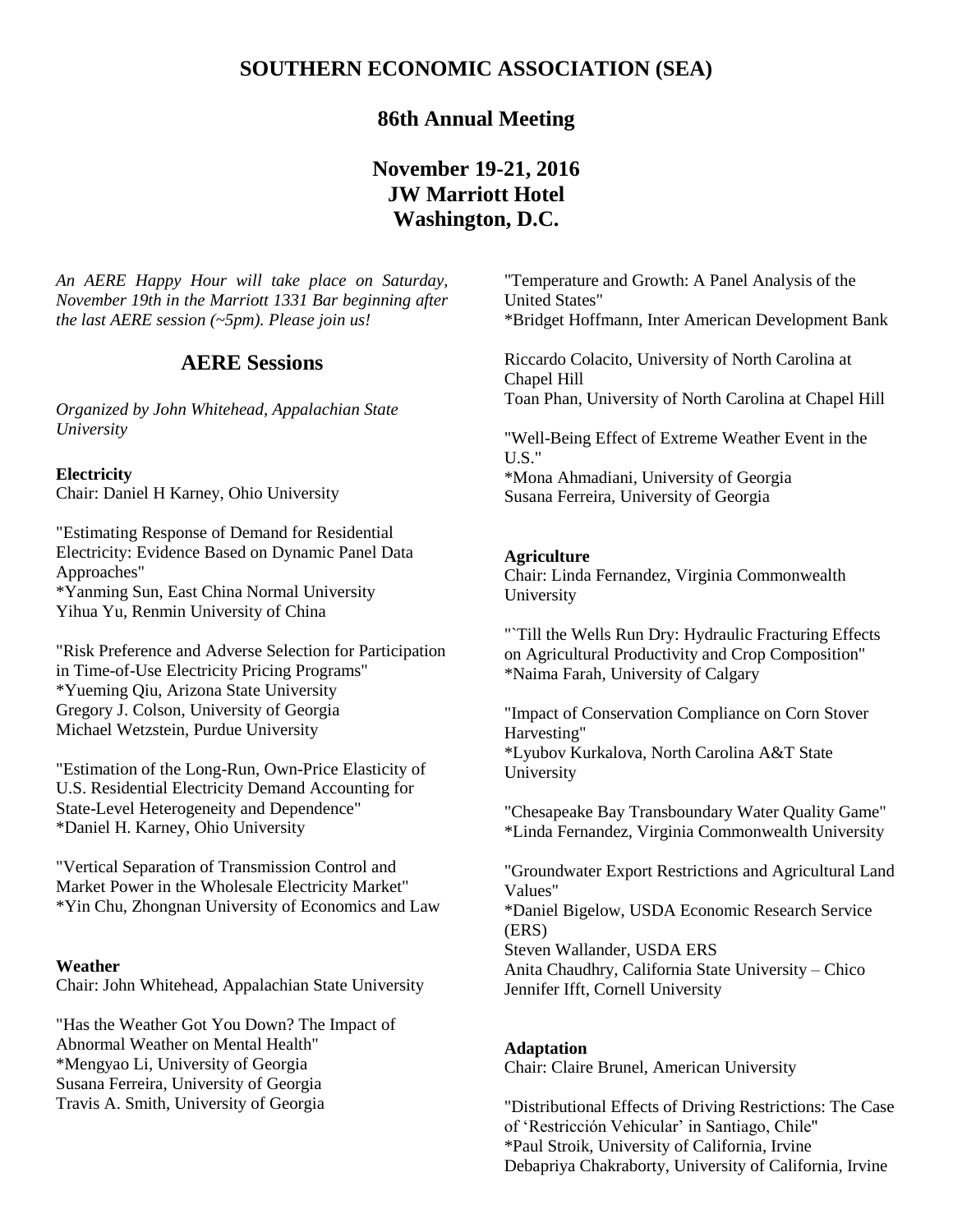"Adaptation to Climate Change and International Mitigation Agreements with Heterogeneous Countries" \* Hongxiu Li, University of Waterloo Horatiu A Rus, University of Waterloo

"Climate Change and Migration: the Role of Geography and Road Infrastructure" \*Claire Brunel, American University Maggie Liu, Georgetown University

## **Residuals**

Chair: Christopher F. Dumas, University of North Carolina - Wilmington

"Green Premium, Ecolabel, and Environmental Damage" \*Aditi Sengupta, Auburn University

"CEO Over-confidence and Corporate Environmental Performance" \*Botao Qin, Central Michigan University Suman Banerjee, University of Wyoming

"Just Label It? The Effect on Outcomes in the Market for Genetically Modified Foods Under Different Product Labels"

\*Samara Virginia Mendez, University of Colorado - Boulder

"Sperner's Lemma and Fair Allocation Mechanisms in Fisheries"

\*Christopher F. Dumas, University of North Carolina - Wilmington

#### **Stated Preferences**

Chair: Ash Morgan, Appalachian State University

"Using Meta-Regression to Estimate a Water Quality Demand Function for Benefit Transfers" \*Steve Newbold, US Environmental Protection Agency Patrick J. Walsh, US Environmental Protection Agency Matt Massey, US Environmental Protection Agency

"Measuring Consumer Responses and Welfare Implications of a Seafood Traceability System Following a Large Scale Contamination Event" \*Ash Morgan, Appalachian State University

"Estimating Nonuse Value from Stated Preference Data: A Bayesian Comparison of Approaches" \*Chris Moore, US Environmental Protection Agency

"Revisiting Protest Responses in Contingent Valuation Surveys: New Methods and an Application to the Deepwater Horizon Oil Spill" \*Timothy C. Haab, Ohio State University Afif Naeem, Ohio State University

"The Hidden Public Good of Long-term Monitoring" \*Brian Vander Naald, Drake University Chris Sergeant, National Park Service Anne Beaudreau, University of Alaska Fairbanks

#### **Hedonics**

Chair: Amy B. Henderson, St. Mary's College of Maryland

"Resource Extraction and Environmental Quality: Analysis of Households' Perceptions of Environmental Pollution in Areas Near Mining" \*Nathaly Rivera, Michigan State University

"Variability in Relative Water Quality Measures: Implications for Reliability of Hedonic Price Estimates" \*Amy B. Henderson, St. Mary's College of Maryland Matthew Flyr, Colorado State University

"Multi-Market Hedonic Analysis of River Disamenities" \*Lynne Lewis, Bates College Craig E. Landry, University of Georgia

## **Forests**

Chair: Jacqueline Doremus, Cal Poly State University

"Paid to Save the Forests: Does Brazil's Bolsa Verde Program Work?"

\*Po Yin Wong, Norwegian School of Economics Torfinn Harding, Norwegian School of Economics Samantha Demartino, University of Sussex Karly Kuralbayeva, London School of Economics Liana Anderson, National Institute for Space Research (INPE)

Andre Lima, University of Maryland - College Park

"Consequences of Protected Areas for Forest Extraction and Human Well-being: Evidence from Nepal" \*Aparna Howlader, University of Illinois at Urbana-Champaign Amy Ando, University of Illinois at Urbana-Champaign

"Unintended Impacts from Forest Certification: Evidence from Congolese Households" \*Jacqueline Doremus, Cal Poly State University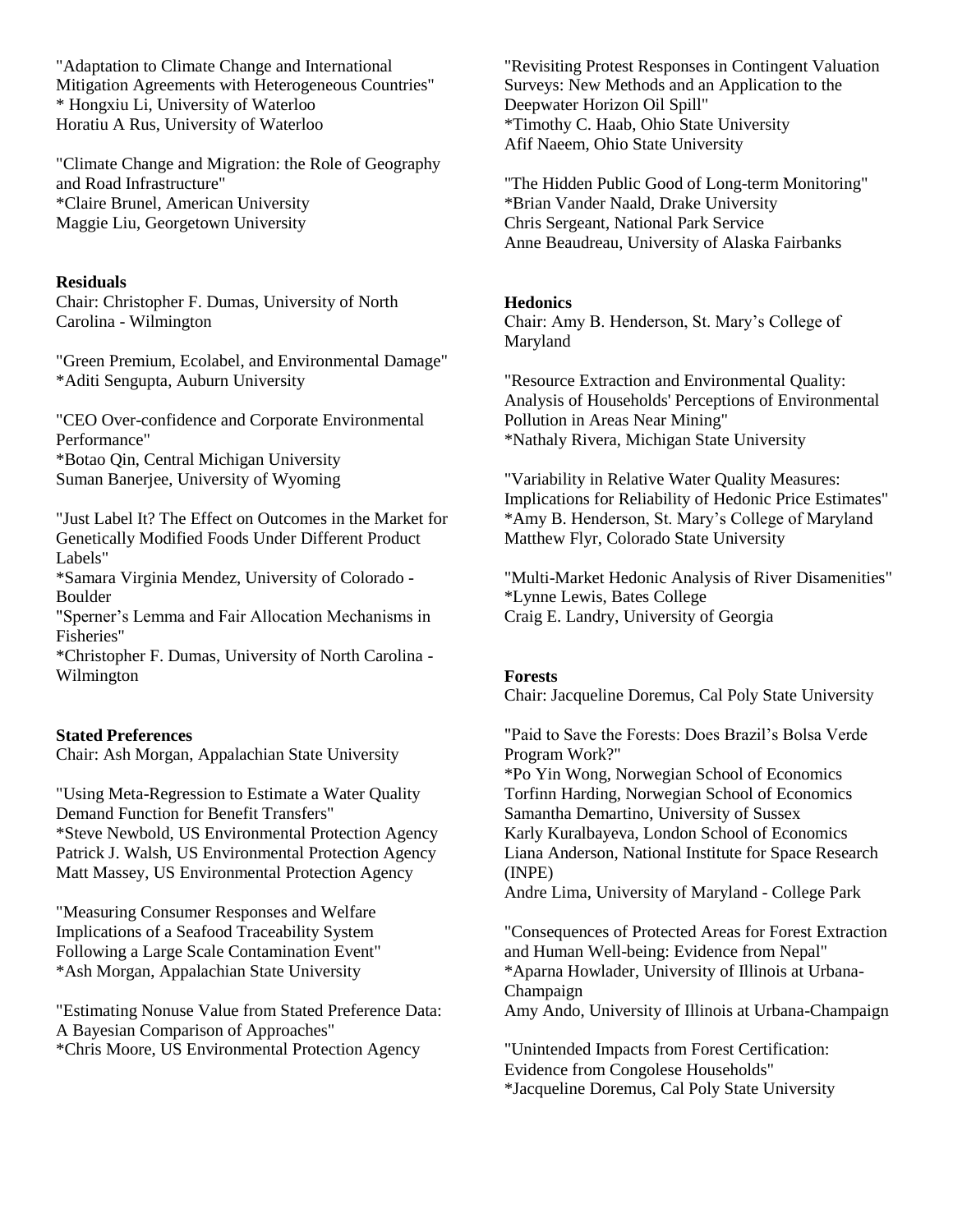"Agricultural Productivity and Deforestation: Evidence from Input Subsidies and Ethnic Favoritism in Malawi" \*Ryan Abman, San Diego State University Conor Carney, University of California, Santa Barbara

## **Pollution**

Chair: Jay P. Shimshack, University of Virginia

"Diffusion of Voluntary Pollution Prevention Activities" \*Aselia Urmanbetova, Georgia Institute of Technology Daniel Matisoff, Georgia Institute of Technology Patrick McCarthy, Georgia Institute of Technology

"Enforcement Spillovers: Lessons from Strategic Interactions in Regulation and Product Markets" \*Jay P. Shimshack, University of Virginia Scott Gilpatric, University of Tennessee Mary F. Evans, Claremont McKenna College

"Intra-Firm Diffusion of Pollution Prevention Technology: The Role of Organization Structure" \*Xiang Bi, University of Florida

"Pollution and Politicians" \*Brandon Schaufele, University of Western Ontario Nicholas Rivers, University of Ottawa Anthony Heyes, University of Ottawa

"Concentration Effects of Heterogenous Standards: Refinery Response to the Clean Air Act Amendments" Matthew Ridge Butner, University of Colorado - Boulder

## **Hazards**

Chair: Daniel Petrolia, Mississippi State University

"The Community Rating System, NFIP Participation, and Flood Damage Claims: An Analysis with Matching and Difference-in-Differences" \*Daniel Petrolia, Mississippi State University Eugene Frimpong, Mississippi State University

"Head for the Hills? Effects of Community Flood Management and Incentives on Migration, Housing Development, and Vulnerable Populations" \*Douglas Noonan, Indiana University - Purdue University of Indianapolis

"Residential Sorting over Flood Risk: A Boundary Discontinuity Approach" \*Lala Ma, University of Kentucky Laura Bakkensen, University of Arizona

"The Housing Market Impacts of Wastewater Injection Induced Seismicity Risk" \*Haiyan Liu, University of Georgia Susana Ferreira, University of Georgia Brady Brewer, University of Georgia Joshua Phillips, University of Georgia

## **Choice Experiments**

Chair: Gregory Edward Howard, East Carolina University

"Consistency of Contingent Valuation and Choice Experiments using a Joint Estimation Design: An Application to Water Utility Infrastructure" \*Jennifer A Thacher, University of New Mexico Qiuhua Ma, University of New Mexico

"Economic Value of Investments in Maritime Cultural Heritage" \*Craig E. Landry, University of Georgia

"Utilizing Subjective Beliefs in Stated Preference Models: Issues and Solutions" \*Gregory Edward Howard, East Carolina University

"Measuring the Economic Value of Coastal Habitat in the Face of Climate Change" \*Paul R. Hindsley, Eckerd College

## **Health**

Chair: Garth Heutel, Georgia State University

"Time Goes Faster than You Think: Implications for the Value of a Statistical Life" \*Shana McDermott, Trinity University

"The Effect of Pollution on Health and Spending: Evidence from Changes in Wind Patterns" \*Garth Heutel, Georgia State University Tatyana Deryugina, University of Illinois at Urbana-Champaign Nolan Miller, University of Illinois at Urbana-Champaign David Molitor, University of Illinois at Urbana-Champaign Julian Reif, University of Illinois at Urbana-Champaign

"Does Prior Experience of New Technology Vehicles Matter? A Stated Preference Analysis of Personal Vehicle Transaction Choice" \*Debapriya Chakraborty, University of California, Irvine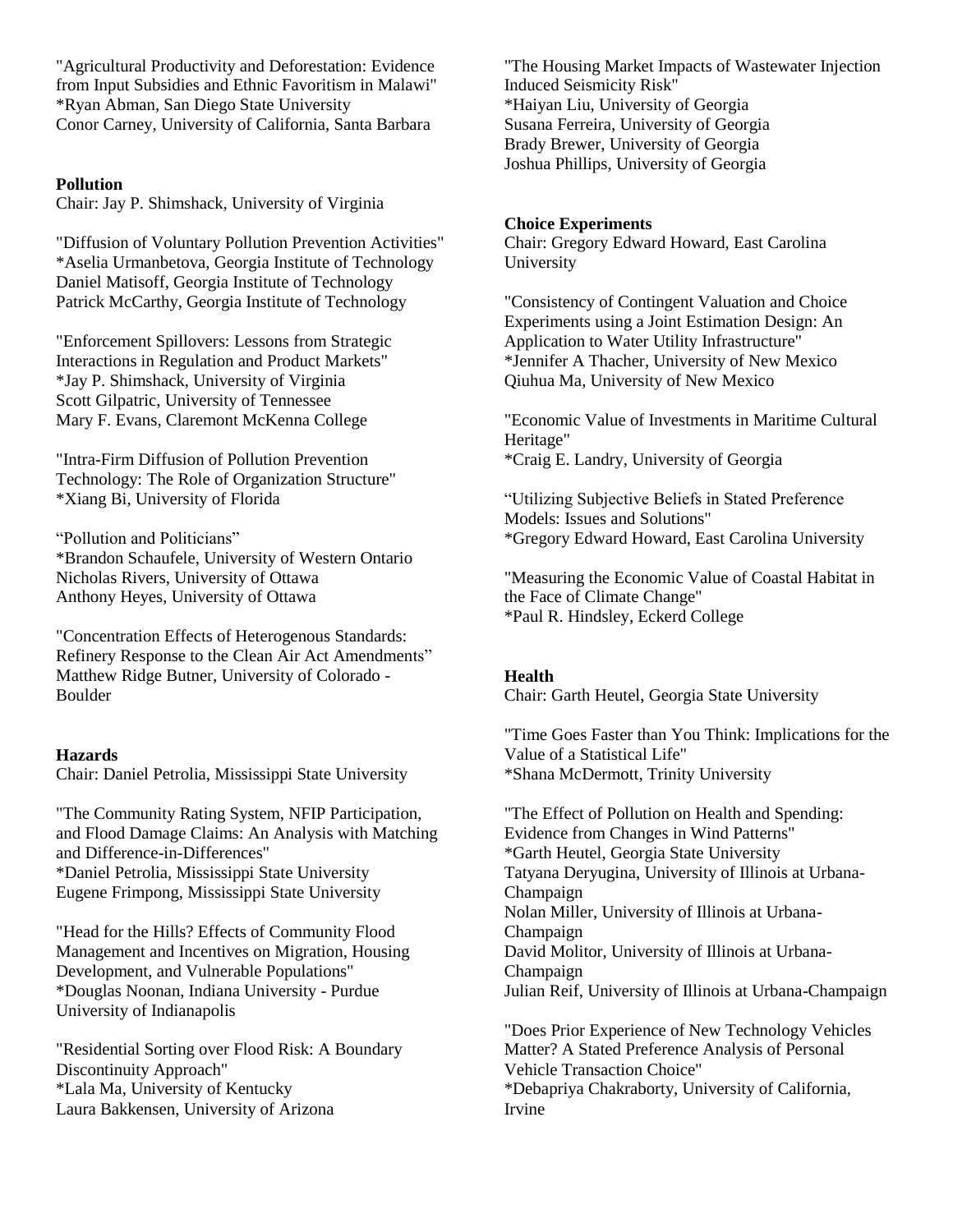"Parents' Perceptions of Endogenous Risks to Their Own and Their Children's Health" \*Mark Dickie, University of Central Florida Vic Adamowicz, University of Alberta Shelby Gerking, Tilburg University Marcella Veronesi, University of Verona

**Renewable Energy** Tamara Sheldon, University of South Carolina

"How Does the Presence of HOV Lanes Affect Plug-In Electric Vehicle Adoption in California? A Generalized Propensity Score Approach" \*Tamara Sheldon, University of South Carolina J.R. DeShazo, University of California, Los Angeles

"Do Energy Retrofits Work? Evidence from Commercial and Residential Buildings in Phoenix" \*Yueming Qiu, Arizona State University Jing Liang, Arizona State University "Spatially Differentiated Renewable Energy Subsidies: What Is There to Gain?" \*Anatolii Kokoza, University of Arizona

## **Bioeconomics**

Chair: Jacob Hochard, East Carolina University

"Poaching and the Dynamics of a Protected Species" \*Adrian Lopes, American University of Sharjah Jon Conrad, Cornell University

"Reuniting and Adapting to Fragmented Land for Species Recovery" \*Jacob Hochard, East Carolina University Yuanhao Li, Norwegian School of Economics

"The Bioeconomics of Forest Plant Invasion and Control with Heterogenous Land Managers: Glossy Buckthorn in New England White Pine Forests" \*Shady Atallah, University of New Hampshire

## **Managing Flood Risk**

Chair: J. Scott Holladay, University of Tennessee

"Political Affiliation and Protection against Climate Hazards: Evidence from New York City" \*Erwann Michel-Kerjan, University of Pennsylvania

"Are There Distributional Impacts from the National Flood Insurance Program?" \*Okmyung Bin, East Carolina University John A. Bishop, East Carolina University Carolyn Kousky, Resources for the Future

"Using Nudges to Induce Search for Flood Insurance" \*J. Scott Holladay, University of Tennessee "Disasters as Learning Experiences or Disasters as Policy Opportunities? Examining Flood Insurance Purchases after Hurricanes" \*Carolyn Kousky, Resources for the Future

#### **Recreation**

Chair: James F. Casey, Washington & Lee University

"Notching for Free: Do Bicyclists Reveal the Marginal Cost of Attention?" \*Casey J. Wichman, Resources for the Future Brandon Cunningham, Resources for the Future

"The Effect of Water Quality Characterization on Recreation Demand Model Results" \*Matt Massey, US Environmental Protection Agency Will Wheeler, US Environmental Protection Agency

'The Value of Birds to eBirders: Exploring Citizen Science Data using a Recreational Site Choice Model" \*Sonja Kolstoe, University of Oregon Trudy A. Cameron, University of Oregon

"Ecotourism in Cuba: Exploring Opportunities for Economic Growth and Environmental Protection" \*James F. Casey, Washington & Lee University

## **Nudges**

Chair: Jonathan Lee, East Carolina University

"Nudging Energy Efficiency Adoption: Evidence from a Field Experiment" \*Tsvetan Tsvetanov, University of Kansas Kenneth Gillingham, Yale University

"Triggering Cooperation" \*Peter Martinsson, University of Gothenburg

"Willingness to Pay for Environmental Quality and Social Capital Influence in Sweden" \*George Marbuah, Swedish University of Agricultural Sciences

"Reclaimed Water as a Tool for Water Conservation: An Evaluation of Household Rebound Effects in Water Consumption when Water is "Green"" \*Jonathan Lee, East Carolina University Emily Berglund, North Carolina State University Laura O. Taylor, North Carolina State University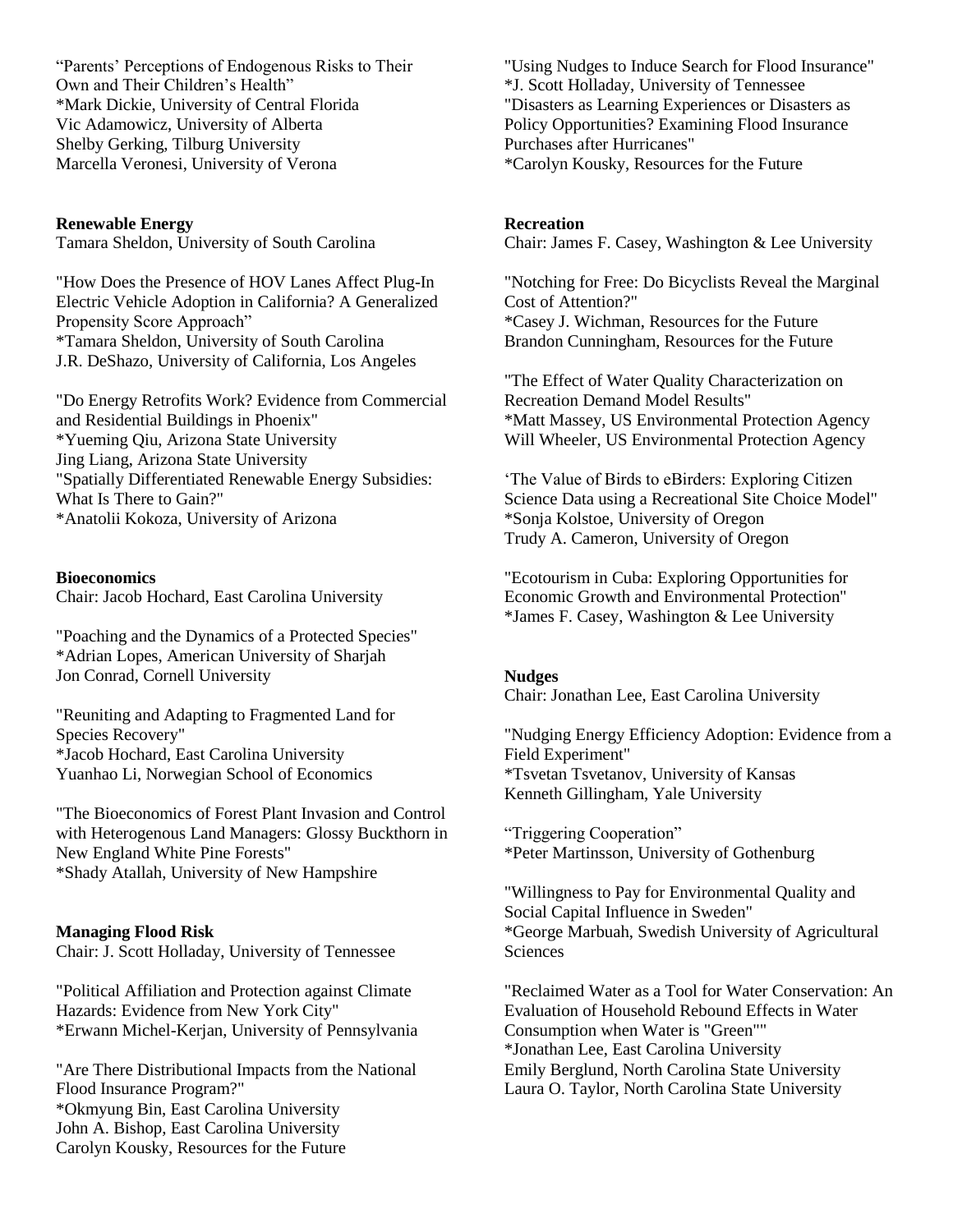"Motivations for Water Conservation from Behavioral Interventions"

\*Daniel Brent, Louisiana State University Corey Lott, University of California, Santa Barbara Joseph Cook, University of Washington Michael Taylor, University of Nevada - Reno Kimberly Rollins, University of Nevada - Reno Shawn Stoddard, Truckee Meadows Water Authority

**Development** Chair: Kevin Berry, Yale University

"Pollution Halo or Pollution Wave? Environmental Spillover Effects of Local Multinationals on Developing-Country Firms." \*Paul Stroik, University of California, Irvine

"The Environmental Insurance Trap" \*Kevin Berry, Yale University Eli Fenichel, Yale University

"Emissions Leakage, Environmental Policy and Trade Frictions"

\*Shreekar Pradhan, University of Tennessee Mohammed Mohsin, University of Tennessee J. Scott Holladay, University of Tennessee

"Preventing a Mouth with No Hands: Benefit Transfer Analysis of the Eradication of Curable Blindness" \*Paul Chambers, University of Central Missouri Catherine Chambers, University of Central Missouri John Whitehead, Appalachian State University Natural Resources

Chair: Sahar Milani, St. Lawrence University

"Supply-Side Cointegration in Crude Oil and Natural Gas Prices" \*Gavin Roberts, University of Wyoming Benjamin Gilbert, University of Wyoming

"Induced Innovation in the Waste Management Sector" \*Sahar Milani, St. Lawrence University

"Resource Extraction Booms and the Proper Identification of Treatment" \*Michael Craig, University of Tennessee

"Ownership and Oil Extraction in Gulf of Mexico: Are Super Majors Judgment-Proofing?" \*Remi Morin Chasse, University of Wyoming Charles F. Mason, University of Wyoming

## **Regulation**

Chair: Sarah Jacobson, Williams College

"Responsive Regulation: Target- vs. Budget-Driven Regulation" \*Aselia Urmanbetova, Georgia Institute of Technology Daniel Matisoff, Georgia Institute of Technology Patrick McCarthy, Georgia Institute of Technology

"Energy Policy Act of 2005: Effect of Increased Inspection Frequency on Compliance at Underground Storage Tanks" \*Karen Sullivan, US Environmental Protection Agency Achyut Kafle, ORISE Fellow at US Environmental Protection Agency

"Effect of Environmental Enforcement on Production-Based Labor vs Environmental Labor" \*Zach Raff, University of Kansas Dietrich Earnhart, University of Kansas

"Deterrence in the Public and Private Sectors" \*Sarah Andrea Jacobson, Williams College Dietrich Earnhart, University of Kansas

## **Climate**

Erik P. Johnson, Georgia Institute of Technology

"The Effects of Local Pollution Regulation on Greenhouse Gas Emissions" \*Erik P. Johnson, Georgia Institute of Technology Claire Brunel, American University

"Green Taxes in a Post-Paris World: Are Millions of Nays Inevitable?" \*Stefano Carattini, London School of Economics

"Energy Substitution and Impact of Household Income: Study Based on U.S. Household Energy Consumption" \*Mo Zhou, Auburn University Robert Nelson, Auburn University

## **AERE Student Sessions**

*Organized by Elaine F. Frey, California State University - Long Beach*

**Transportation and Environmental Economics** Chair: John C. Whitehead, Appalachian State University

"Political Pressure Under Pollution Reduction Mandates: Transboundary Spillovers in China" \*Youpei Yan, University of Maryland - College Park